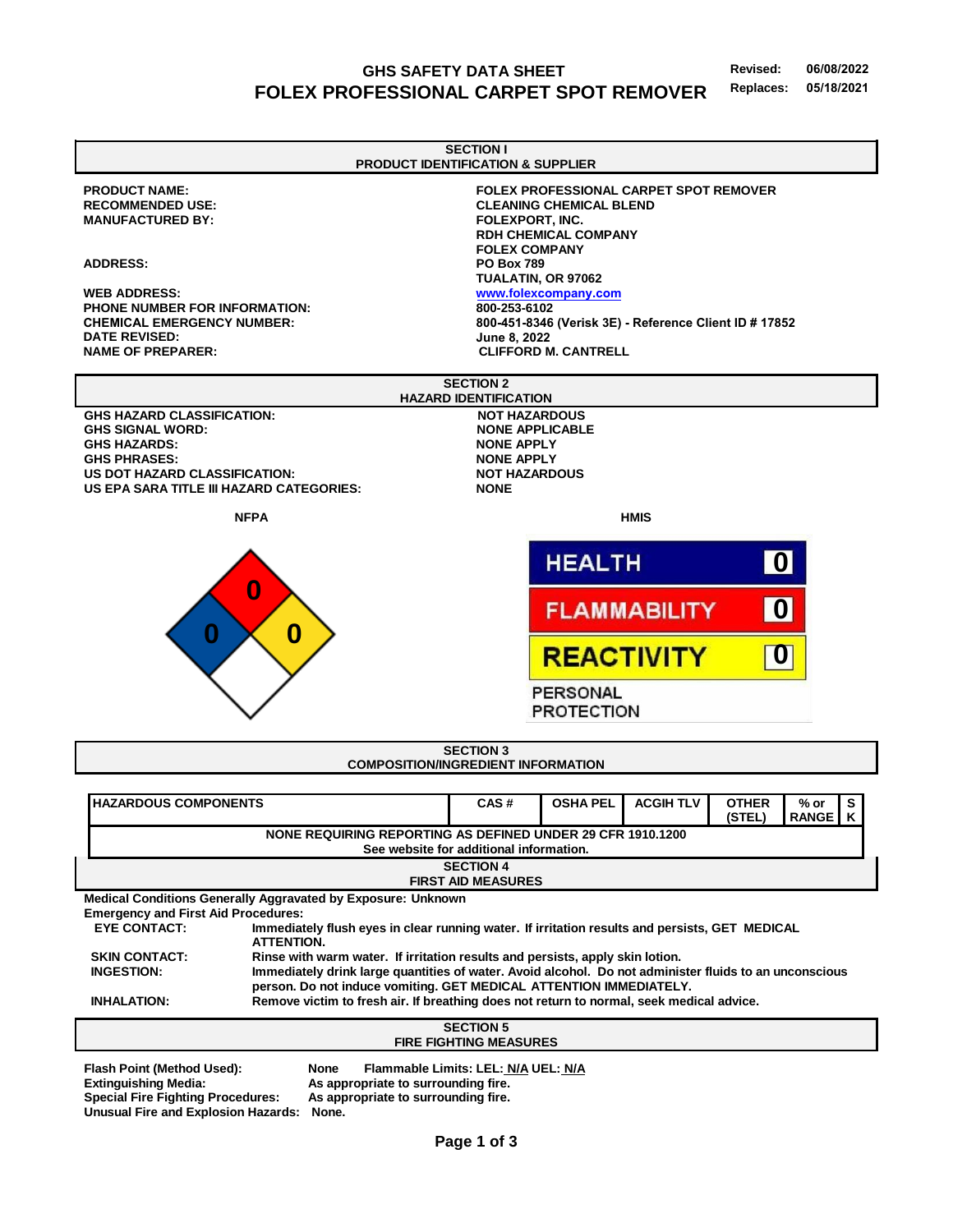# **GHS SAFETY DATA SHEET Revised: 06/08/2022 FOLEX PROFESSIONAL CARPET SPOT REMOVER Replaces: 05/18/2021**

**SECTION 6 ACCIDENTAL RELEASE MEASURES Steps to Be Taken in Case Material is Released or Spilled: Flush to sanitary sewer. Waste Disposal Method: Small quantities may be disposed of as sanitary waste. Consign wastes in excess of one gallon to an approved waste disposal facility. Uncontaminated product is not a RCRA hazardous waste. SECTION 7 HANDLING & STORAGE Precautions to Be Taken in Handling and Storing: Do not freeze. Keep container closed when not in use. Other Precautions: KEEP THIS AND ALL CHEMICALS OUT OF REACH OF CHILDREN. SECTION 8 EXPOSURE CONTROL/PERSONAL PROTECTION Respiratory Protection (Specify Type): Not necessary under normal & intended conditions of use. Ventilation: Not required. Protective Gloves: Not required Eye Protection: Not required. Other Protective Clothing or Equipment: As required for sanitary purposes. Work/Hygienic Practices: Normal hygiene practices. Wash hands before eating, drinking, smoking or using bathroom facilities. Use good housekeeping practices. SECTION 9 PHYSICAL & CHEMICAL PROPERTIES Boiling Point: 212<sup>o</sup>F Specific Gravity (H2O=1) 1.0002 – 1.0012 Vapor Pressure (mm Hg) 17 17 Melting Point Vapor Density (Air=1) 2.4 Evaporation Rate (Water=1) 1 Solubility in Water: Appearance and odor: Clear liquid with no odor VOC Content: HAP % NONE Volitles: > 90% W SECTION 10 STABILITY & REACTIVITY** Stability: Stability: STABLE. **Incompatibility (Materials to Avoid): Do not mix with other chemicals. Hazardous Decomposition or Byproducts: None. Hazardous Polymerization: Will Not Occur SECTION 11 TOXOLOGICAL INFORMATION Route(s) of Entry: Inhalation? No Skin? Yes Ingestion? Yes Eyes? Yes Health Hazards (Acute and Chronic): None known. Carcinogenicity: California Proposition 65 does not apply. NTP?** Ingredients not listed.  **IARC Monographs? Ingredients not listed. OSHA Regulated? Ingredients not listed. Signs and Symptoms of Exposure:** Not an expected route of exposure.  **INGESTION: May cause gastric distress, and diarrhea** SKIN CONTACT: Not irritating.  **EYE CONTACT: Not irritating. May cause burning sensation, tearing. SECTION 12 ECOLOGICAL INFORMATION ECOTOXICITY: No data available. Not considered toxic to marine or terrestrial plants or annimals**

**OTHER ECOLOGICAL DATE:** None available

**PERSISTANCE & BIODIGRADABILITY: Surface active components meet biodegradibility standards**